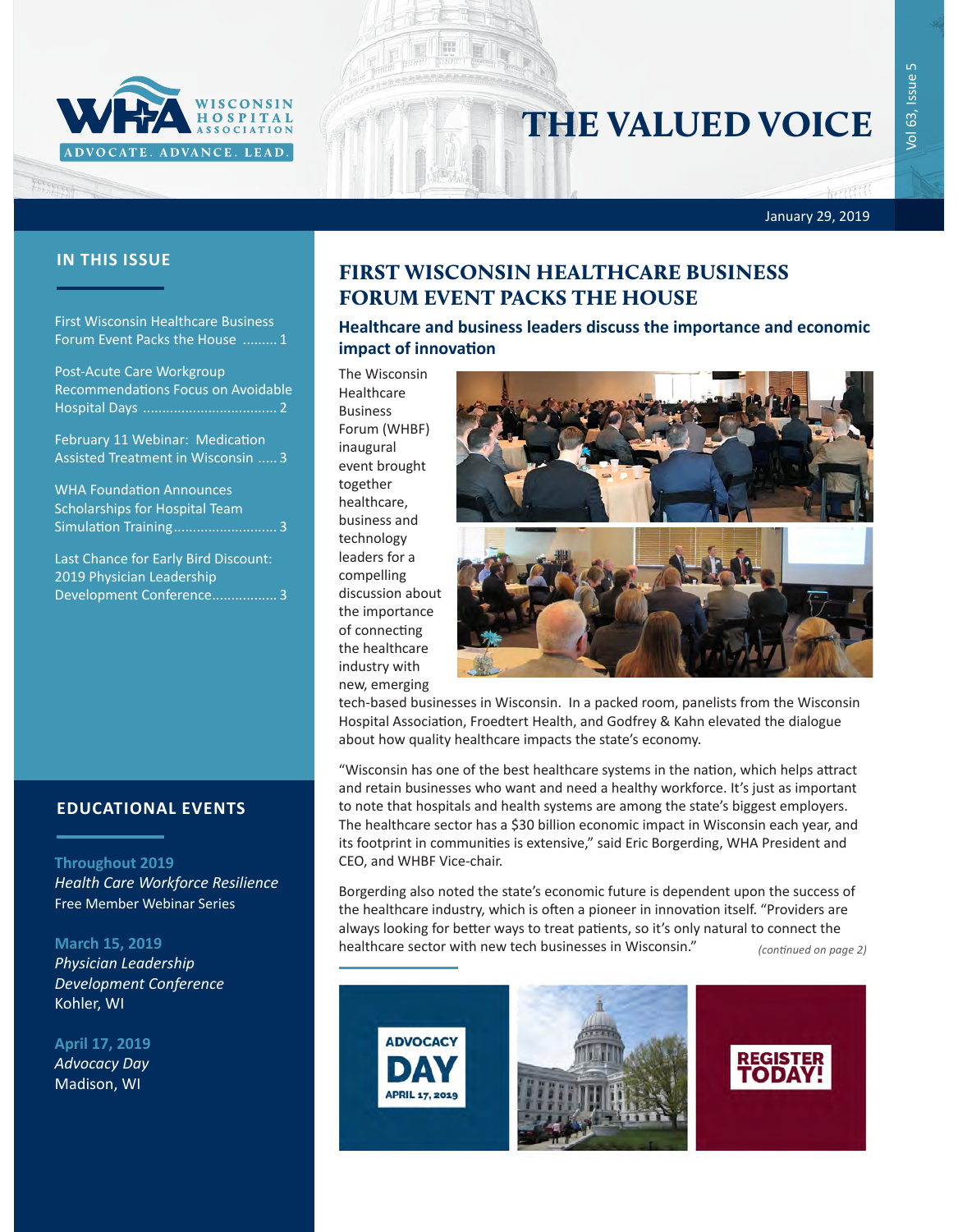# <span id="page-1-0"></span>POST-ACUTE CARE WORKGROUP RECOMMENDATIONS FOCUS ON AVOIDABLE HOSPITAL DAYS

WHA's Post-Acute Care Workgroup reconvened last week, and WHA's Vice President of Policy Development Laura Rose presented the progress to date on the Workgroup's 2018 recommendations. This includes:

> • Contributing to proposals to expand telemedicine availability in post-acute settings, which WHA's Telemedicine Workgroup adopted;



• Supporting efforts to increase reimbursement rates for private duty nurses who provide home health care to patients discharged from hospitals, which have been adopted; and,

• Working with WHA members to evaluate the effectiveness of the CNA Caregiver Careers Program and recommending improvements to the program.

**Thirty (30) respondents reported tracking more than 42,000 avoidable days for calendar year 2017.**

**Avoidable Days.** Rose also shared the results of a WHA hospital survey conducted in November 2018 on "avoidable days," defined as "a hospital day that is incurred due to a barrier that prolongs a patient stay when a patient is medically ready for discharge." WHA sent the survey to 150 WHA members and received 65 responses. Thirty (30) respondents reported tracking more than 42,000 avoidable days for calendar year 2017. This demonstrates the Workgroup has targeted a topic of high importance to hospitals, and these results will inform WHA's advocacy efforts this year to help alleviate problems resulting from avoidable days.

In addition to the 2018 recommendations and survey results, the Post-Acute Care Workgroup welcomed several new members:

- Chair: Maria Brenny-Fitzpatrick, DNP, Director, Transitional Care and Post-Acute Services UW Health, Madison
- Diane Ehn, MS, Enterprise VP of Post-Acute Care Froedtert Health, Milwaukee
- Cassie Stremer, Team Leader, Post-Acute Care –Bellin Health, Green Bay
- Sheila Thiel, MD, Medical Director Wisconsin Post-Acute Network, Advocate Aurora Health
- Tricia Thumann, RN, MSN, MHA, Director of Care Continuum Aspirus At Home, Wausau

Returning members include:

- Jennifer Bieno, NHA, Vice President of Aging Services Divine Savior Healthcare, Portage
- Deb Head, Rehabilitation Program Manager Gundersen Health System, La Crosse
- Doreen Kluth, RN, BSN, MS, Executive Director, Care Continuum HSHS Eastern Division, Green Bay
- Ron Schaetzl, MHA, VP of Operations and Nursing Home Administrator SSM Health St. Clare Hospital, Baraboo
- Ryan Shear, VP of Senior Services Reedsburg Medical Center, Reedsburg
- Robyn Woolever, BSN, RN-BC, Manager, Hospital Case Management Children's Hospital of Wisconsin, Milwaukee
- Thomas Zoch, MD, Vice President of Care Management-Clinical Ascension Wisconsin

The Workgroup expects to meet quarterly in 2019. For more information, contact [Laura Rose](mailto:lrose@wha.org) at 608-274-1820.

#### **First Wisconsin Healthcare Business Forum Event Packs the House . . . Continued from page 1**



*L to R: Tom Still, President of the WI Tech Council and Chair of the WHBF; David Olson, Chief Strategy Officer of Froedtert Health; Eric Borgerding, President/CEO of WHA and Vice Chair of the WHBF; Jed Roher, Tax and Corporate Lawyer at Godfrey and Kahn*

Froedtert Health's Chief Strategy Officer David Olson and Jed Roher, a tax and corporate lawyer at Godfrey & Kahn, talked about the growing demand for healthcare, and how innovation improves operations and delivers healthcare more efficiently and effectively. New start-up tech companies bring economic development dollars into the state, leading to strong local and regional economies. The panel discussion was moderated by Tom Still, Wisconsin Tech Council President and WHBF Chair, who kicked off the discussion by highlighting Wisconsin's innovative efforts in healthcare through new tests, devices and software.

You can learn more about the Wisconsin Healthcare Business Forum and future WHBF events online.